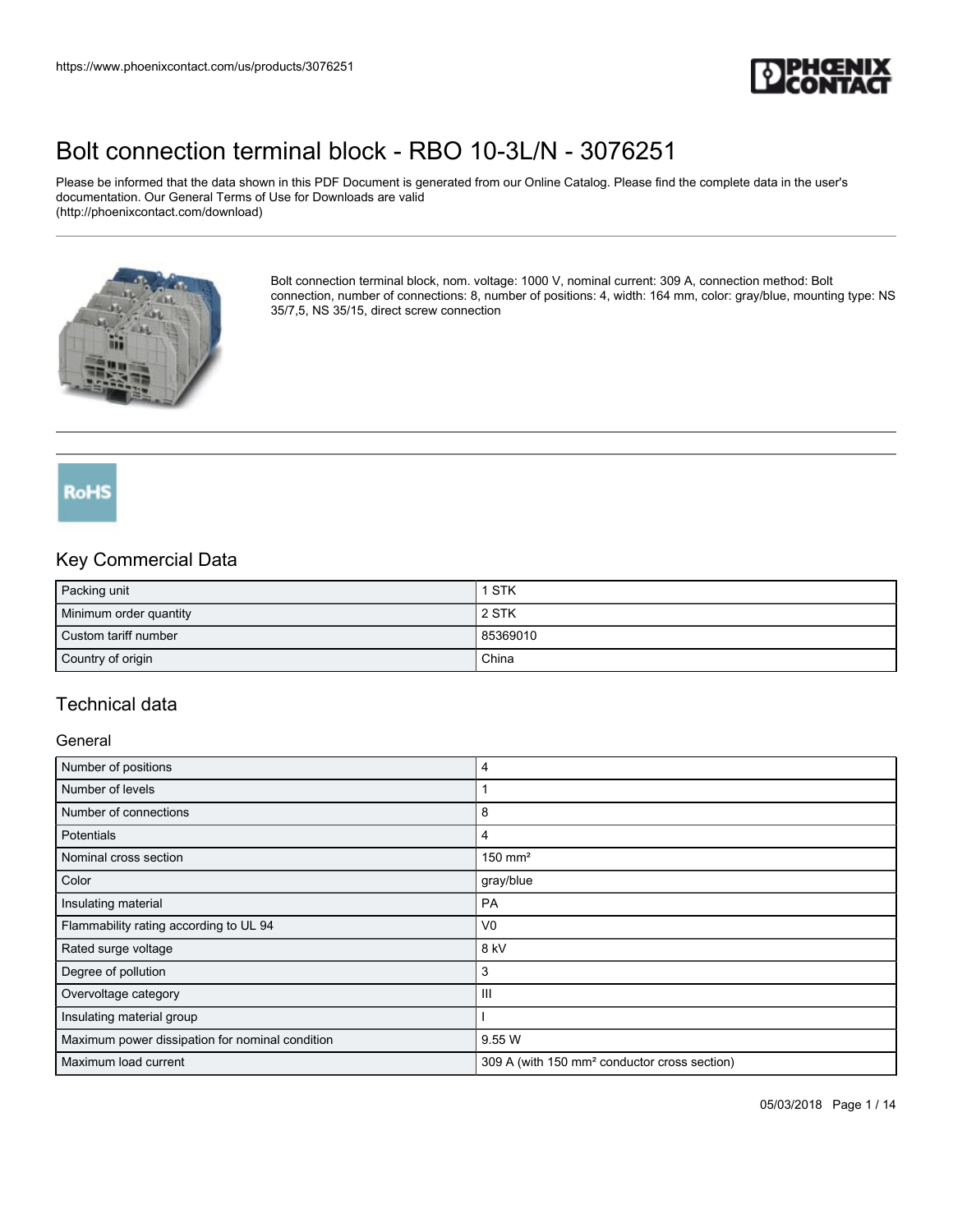

## Technical data

### General

| Nominal current I <sub>N</sub>                                          | 309 A              |
|-------------------------------------------------------------------------|--------------------|
| Nominal voltage $U_N$                                                   | 1000 V             |
| Open side panel                                                         | No                 |
| Relative insulation material temperature index (Elec., UL 746 B)        | 130 °C             |
| Temperature index of insulation material (DIN EN 60216-1 (VDE 0304-21)) | 130 °C             |
| Static insulating material application in cold                          | -60 $^{\circ}$ C   |
| Behavior in fire for rail vehicles (DIN 5510-2)                         | Test passed        |
| Flame test method (DIN EN 60695-11-10)                                  | V <sub>0</sub>     |
| Oxygen index (DIN EN ISO 4589-2)                                        | >32%               |
| NF F16-101, NF F10-102 Class I                                          | 2                  |
| NF F16-101, NF F10-102 Class F                                          | $\overline{2}$     |
| Surface flammability NFPA 130 (ASTM E 162)                              | passed             |
| Specific optical density of smoke NFPA 130 (ASTM E 662)                 | passed             |
| Smoke gas toxicity NFPA 130 (SMP 800C)                                  | passed             |
| Calorimetric heat release NFPA 130 (ASTM E 1354)                        | 28 MJ/kg           |
| Fire protection for rail vehicles (DIN EN 45545-2) R22                  | <b>HL 1 - HL 3</b> |
| Fire protection for rail vehicles (DIN EN 45545-2) R23                  | <b>HL 1 - HL 3</b> |
| Fire protection for rail vehicles (DIN EN 45545-2) R24                  | <b>HL 1 - HL 3</b> |
| Fire protection for rail vehicles (DIN EN 45545-2) R26                  | $HL$ 1 - $HL$ 3    |

#### Dimensions

| Width            | 164 mm  |
|------------------|---------|
| Length           | 144 mm  |
| Height NS 35/7,5 | 77 mm   |
| Height NS 35/15  | 84.5 mm |
| Pitch            | 41 mm   |

### Connection data

| Note                                        | Connection bolts       |
|---------------------------------------------|------------------------|
| Connection method                           | <b>Bolt connection</b> |
| Connection in acc. with standard            | IEC 60947-7-1          |
| Conductor cross section flexible min.       | $6 \text{ mm}^2$       |
| Conductor cross section flexible max.       | $150$ mm <sup>2</sup>  |
| Min. AWG conductor cross section, flexible  | 10                     |
| Max. AWG conductor cross section, flexible  | 300                    |
| Cable lug connection according to standard  | <b>DIN 46234</b>       |
| Min. cross section for cable lug connection | $6 \text{ mm}^2$       |
| Max. cross section for cable lug connection | $150 \text{ mm}^2$     |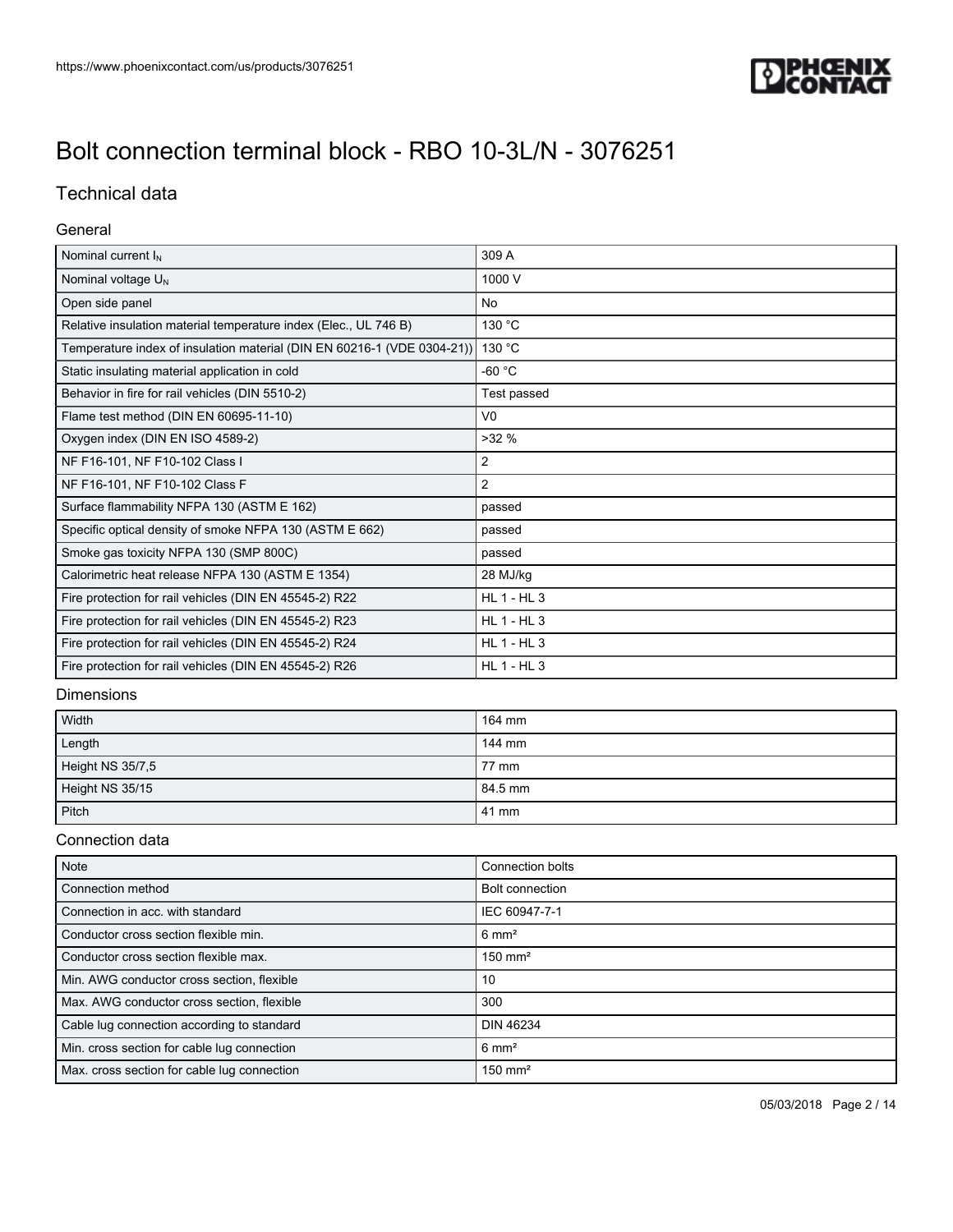

### Technical data

#### Connection data

| Hole diameter, min.                         | 10.5 mm               |
|---------------------------------------------|-----------------------|
| Cable lug width, max.                       | 30 mm                 |
| <b>Bolt diameter</b>                        | $10 \text{ mm}$       |
| Screw thread                                | M10                   |
| Tightening torque, min                      | 10 Nm                 |
| Tightening torque max                       | 20 Nm                 |
| Cable lug connection according to standard  | <b>DIN 46235</b>      |
| Min. cross section for cable lug connection | $16 \text{ mm}^2$     |
| Max. cross section for cable lug connection | $150$ mm <sup>2</sup> |
| Hole diameter, min.                         | 10.5 mm               |
| Cable lug width, max.                       | 34 mm                 |
| <b>Bolt diameter</b>                        | 10 mm                 |
| Screw thread                                | M10                   |
| Tightening torque, min                      | 10 Nm                 |
| Tightening torque max                       | 20 Nm                 |
| Cable lug connection according to standard  | <b>DIN 46237</b>      |
| Min. cross section for cable lug connection | $6 \text{ mm}^2$      |
| Max. cross section for cable lug connection | $6 \text{ mm}^2$      |
| Hole diameter, min.                         | 10.5 mm               |
| Cable lug width, max.                       | <b>18 mm</b>          |
| <b>Bolt diameter</b>                        | 10 mm                 |
| Screw thread                                | M10                   |
| Tightening torque, min                      | 10 Nm                 |
| Tightening torque max                       | 20 Nm                 |
| Screw thread                                | M10                   |
| Tightening torque, min                      | 10 Nm                 |
| Tightening torque max                       | 20 Nm                 |

### Standards and Regulations

| Connection in acc. with standard                       | IEC 60947-7-1                                   |
|--------------------------------------------------------|-------------------------------------------------|
| Flammability rating according to UL 94                 | V <sub>0</sub>                                  |
| Fire protection for rail vehicles (DIN EN 45545-2) R22 | HL 1 - HL 3 HL 1 - HL 3 HL 1 - HL 3 HL 1 - HL 3 |
| Fire protection for rail vehicles (DIN EN 45545-2) R23 | HL 1 - HL 3 HL 1 - HL 3 HL 1 - HL 3 HL 1 - HL 3 |
| Fire protection for rail vehicles (DIN EN 45545-2) R24 | HL 1 - HL 3 HL 1 - HL 3 HL 1 - HL 3 HL 1 - HL 3 |
| Fire protection for rail vehicles (DIN EN 45545-2) R26 |                                                 |

#### Environmental Product Compliance

| $\sim$<br>RoHS<br>;hına | TFUP-J<br>. Environmentall <sup>,</sup><br>: unlimited<br>period:<br>"Iv friendly use".<br>$\sim$ |
|-------------------------|---------------------------------------------------------------------------------------------------|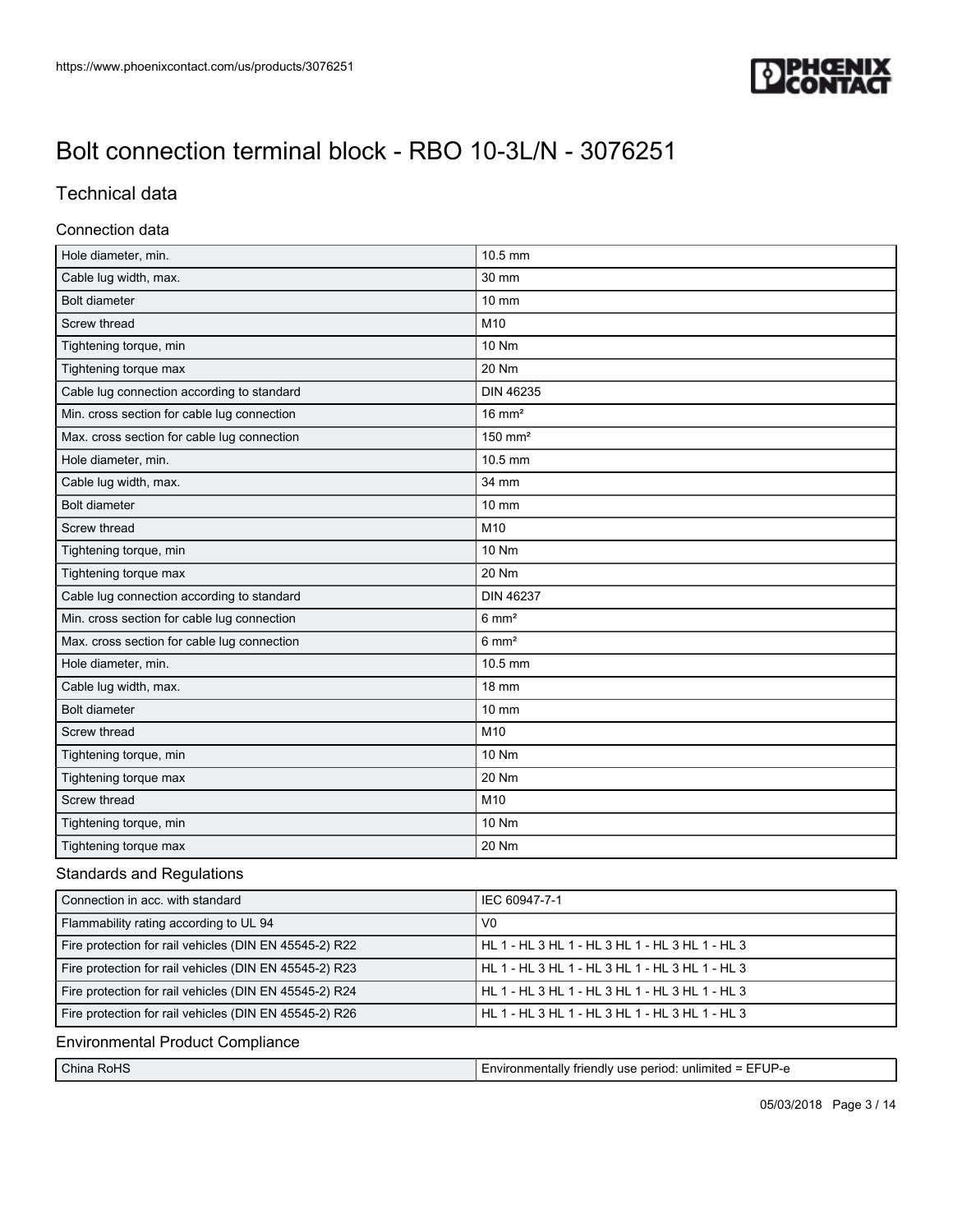

### Technical data

### Environmental Product Compliance

No hazardous substances above threshold values

## Drawings

### Dimensional drawing



### **Classifications**

eCl@ss

| eCl@ss 4.0 | 27141120 |
|------------|----------|
| eCl@ss 4.1 | 27141120 |
| eCl@ss 5.0 | 27141120 |
| eCl@ss 5.1 | 27141120 |
| eCl@ss 6.0 | 27141120 |
| eCl@ss 7.0 | 27141120 |
| eCl@ss 8.0 | 27141120 |
| eCl@ss 9.0 | 27141120 |

#### ETIM

| <b>ETIM 3.0</b> | EC000897 |
|-----------------|----------|
| <b>ETIM 4.0</b> | EC000897 |
| ETIM 5.0        | EC000897 |
| ETIM 6.0        | EC000897 |

#### UNSPSC

| UNSPSC 6.01   | 30211811 |
|---------------|----------|
| UNSPSC 7.0901 | 39121410 |

05/03/2018 Page 4 / 14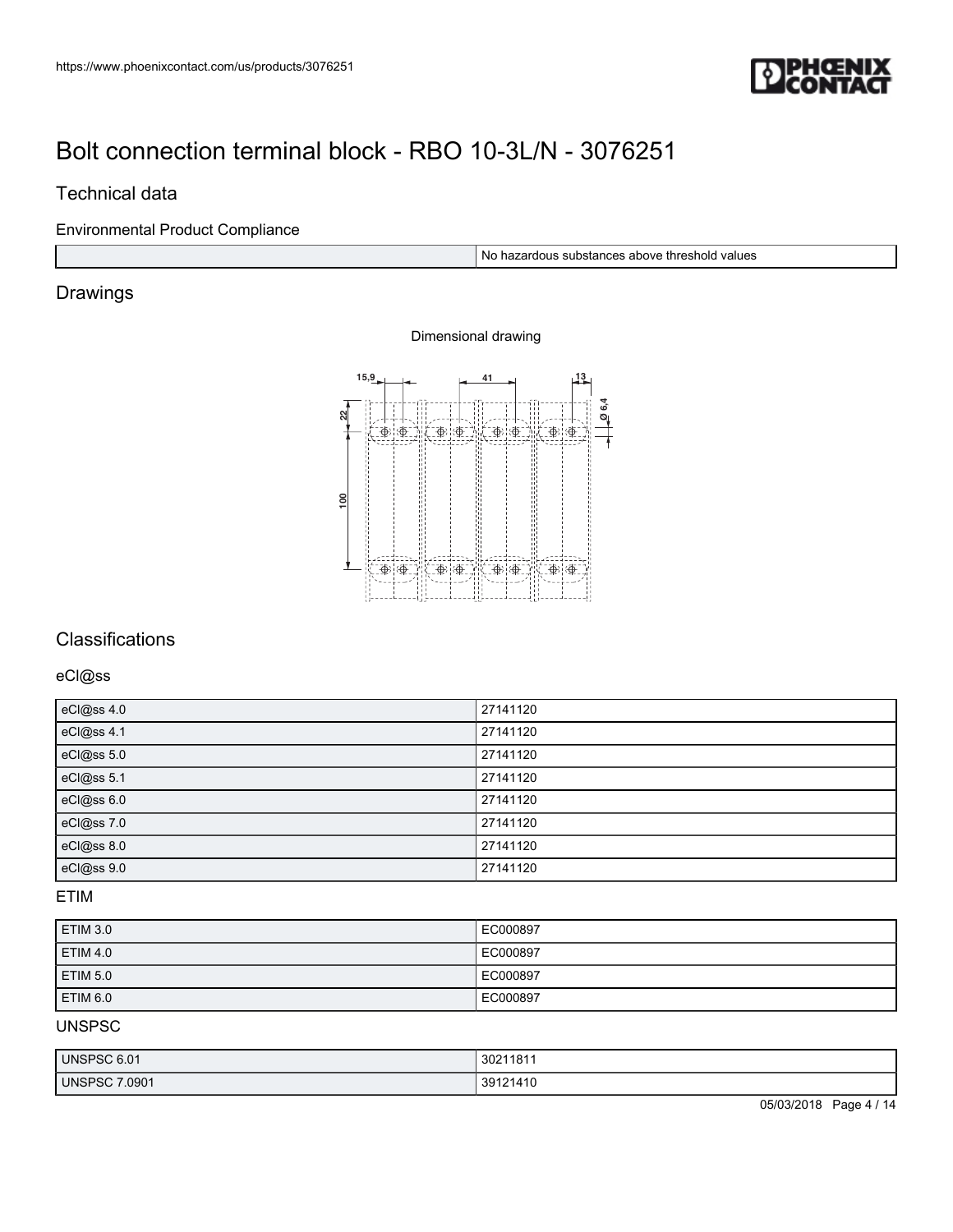

### **Classifications**

### UNSPSC

| UNSPSC 11           | 39121410 |
|---------------------|----------|
| <b>UNSPSC 12.01</b> | 39121410 |
| UNSPSC 13.2         | 39121410 |

#### Accessories

Accessories

Bridge

[Connection rail - RBO 10-VS 2 - 3244643](https://www.phoenixcontact.com/us/products/3244643)



Connection rail, number of positions: 2, color: silver

[Connection rail - RBO 10-VS 3 - 3244656](https://www.phoenixcontact.com/us/products/3244656)



Connection rail, number of positions: 3, color: silver

Cover profile

[Covering hood - HC-RBO 10 - 3247970](https://www.phoenixcontact.com/us/products/3247970)



Covering hood, length: 144 mm, width: 41 mm, height: 33 mm, color: gray

[Covering hood - HC-RBO 10 BU - 3247972](https://www.phoenixcontact.com/us/products/3247972)



Covering hood, length: 144 mm, width: 41 mm, height: 33 mm, color: blue

05/03/2018 Page 5 / 14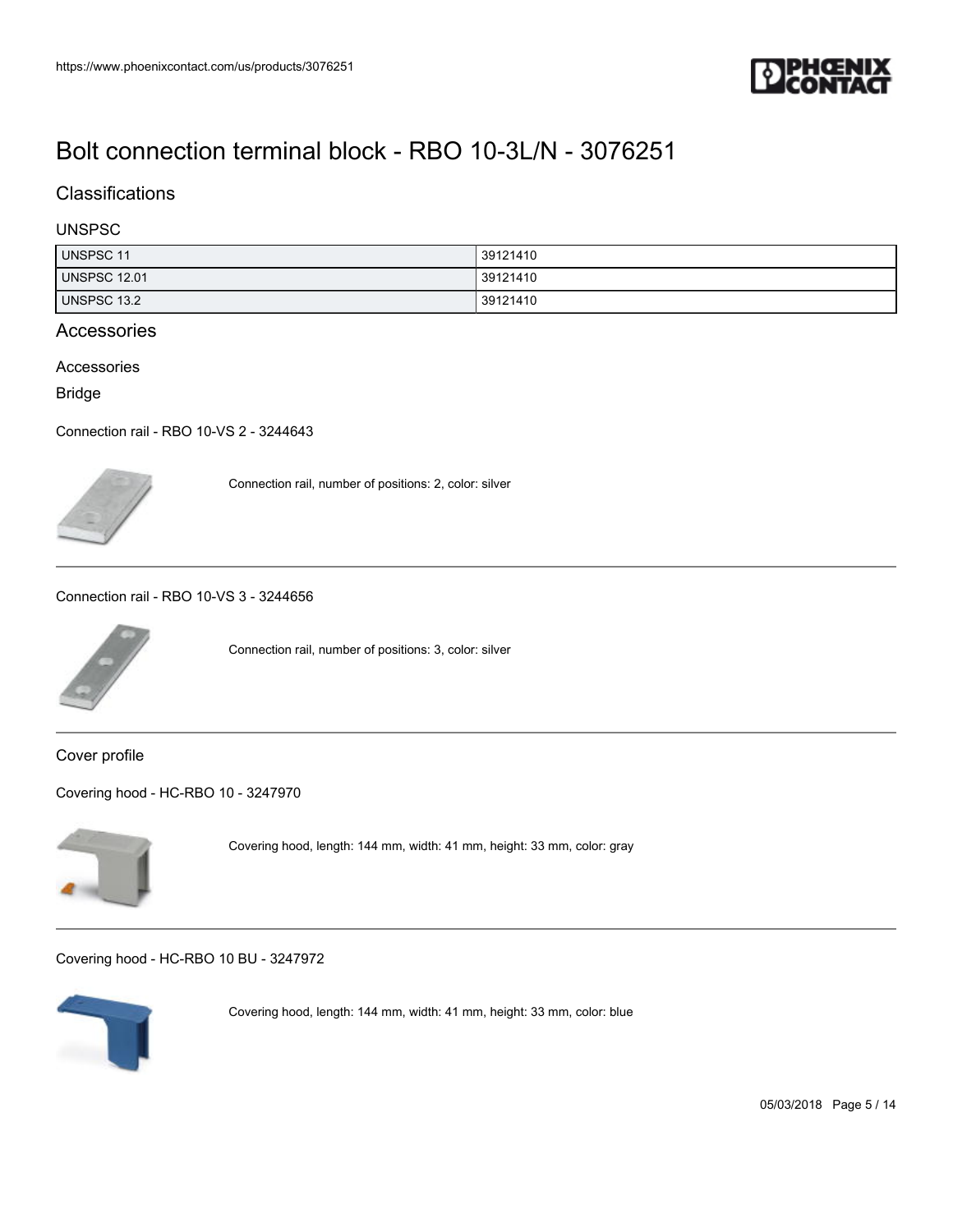

### Accessories

[Covering hood - HC-RBO 10-FE - 3247971](https://www.phoenixcontact.com/us/products/3247971)



Covering hood, length: 144 mm, width: 41 mm, height: 33 mm, color: black/yellow

DIN rail

[DIN rail perforated - NS 35/ 7,5 PERF 2000MM - 0801733](https://www.phoenixcontact.com/us/products/0801733)



DIN rail perforated, Standard profile, width: 35 mm, height: 7.5 mm, in acc. with EN 60715: 2001, material: Steel, galvanized, passivated with a thick layer, length: 2000 mm, color: silver

[DIN rail, unperforated - NS 35/ 7,5 UNPERF 2000MM - 0801681](https://www.phoenixcontact.com/us/products/0801681)



DIN rail, unperforated, Standard profile, width: 35 mm, height: 7.5 mm, in acc. with EN 60715: 2001, material: Steel, galvanized, passivated with a thick layer, length: 2000 mm, color: silver

[DIN rail perforated - NS 35/ 7,5 WH PERF 2000MM - 1204119](https://www.phoenixcontact.com/us/products/1204119)



DIN rail perforated, Standard profile, width: 35 mm, height: 7.5 mm, in acc. with EN 60715: 2001, material: Steel, Galvanized, white passivated, length: 2000 mm, color: white

[DIN rail, unperforated - NS 35/ 7,5 WH UNPERF 2000MM - 1204122](https://www.phoenixcontact.com/us/products/1204122)



DIN rail, unperforated, Standard profile, width: 35 mm, height: 7.5 mm, in acc. with EN 60715: 2001, material: Steel, Galvanized, white passivated, length: 2000 mm, color: white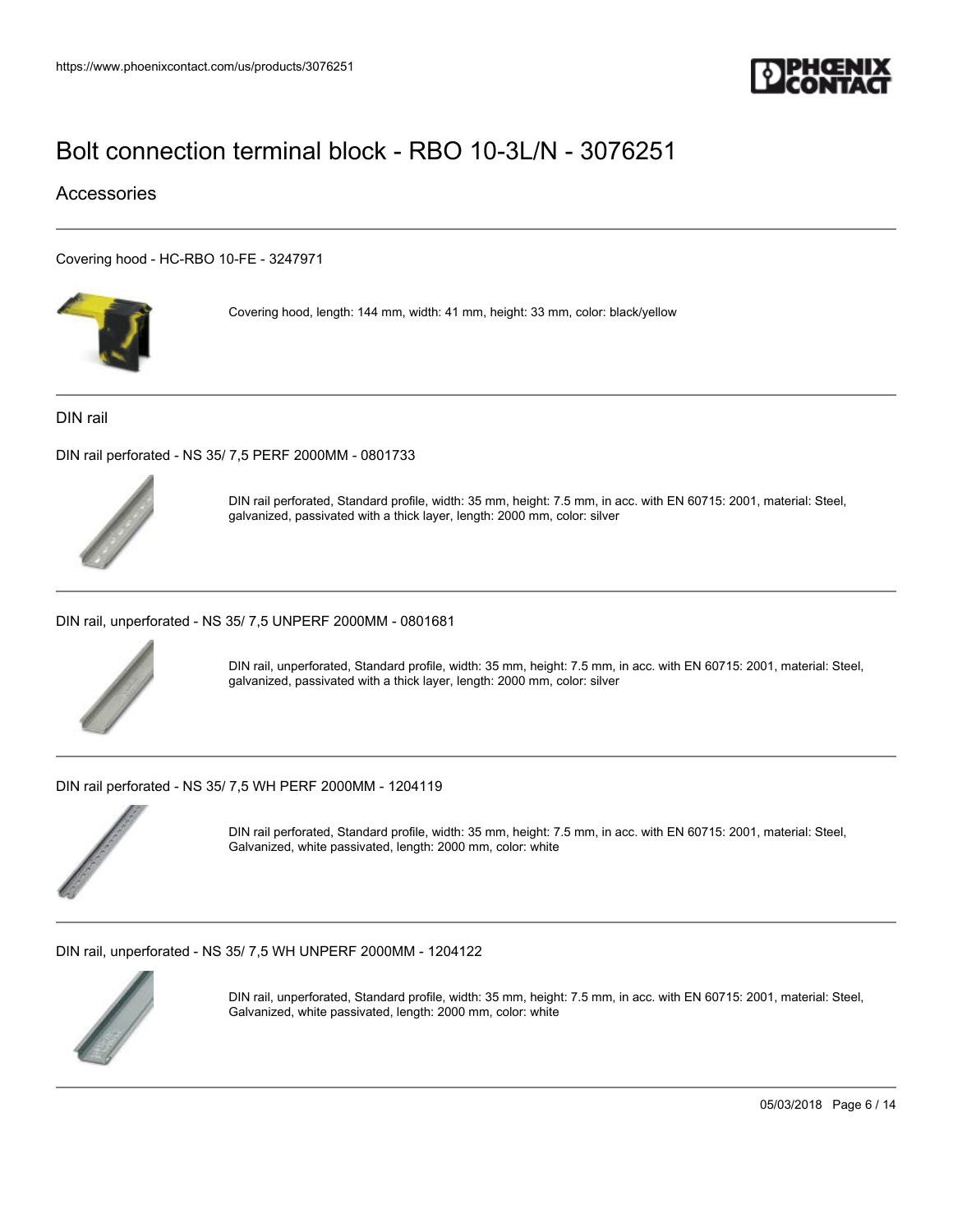

### Accessories

[DIN rail, unperforated - NS 35/ 7,5 AL UNPERF 2000MM - 0801704](https://www.phoenixcontact.com/us/products/0801704)

DIN rail, unperforated, Standard profile, width: 35 mm, height: 7.5 mm, in acc. with EN 60715: 2001, material: Aluminum, uncoated, length: 2000 mm, color: silver

#### [DIN rail perforated - NS 35/ 7,5 ZN PERF 2000MM - 1206421](https://www.phoenixcontact.com/us/products/1206421)



DIN rail perforated, Standard profile, width: 35 mm, height: 7.5 mm, in acc. with EN 60715: 2001, material: Steel, galvanized, length: 2000 mm, color: silver

[DIN rail, unperforated - NS 35/ 7,5 ZN UNPERF 2000MM - 1206434](https://www.phoenixcontact.com/us/products/1206434)



DIN rail, unperforated, Standard profile, width: 35 mm, height: 7.5 mm, in acc. with EN 60715: 2001, material: Steel, galvanized, length: 2000 mm, color: silver

[DIN rail, unperforated - NS 35/ 7,5 CU UNPERF 2000MM - 0801762](https://www.phoenixcontact.com/us/products/0801762)



DIN rail, unperforated, Standard profile, width: 35 mm, height: 7.5 mm, in acc. with EN 60715: 2001, material: Copper, uncoated, length: 2000 mm, color: copper-colored

[End cap - NS 35/ 7,5 CAP - 1206560](https://www.phoenixcontact.com/us/products/1206560)

DIN rail end piece, for DIN rail NS 35/7.5



05/03/2018 Page 7 / 14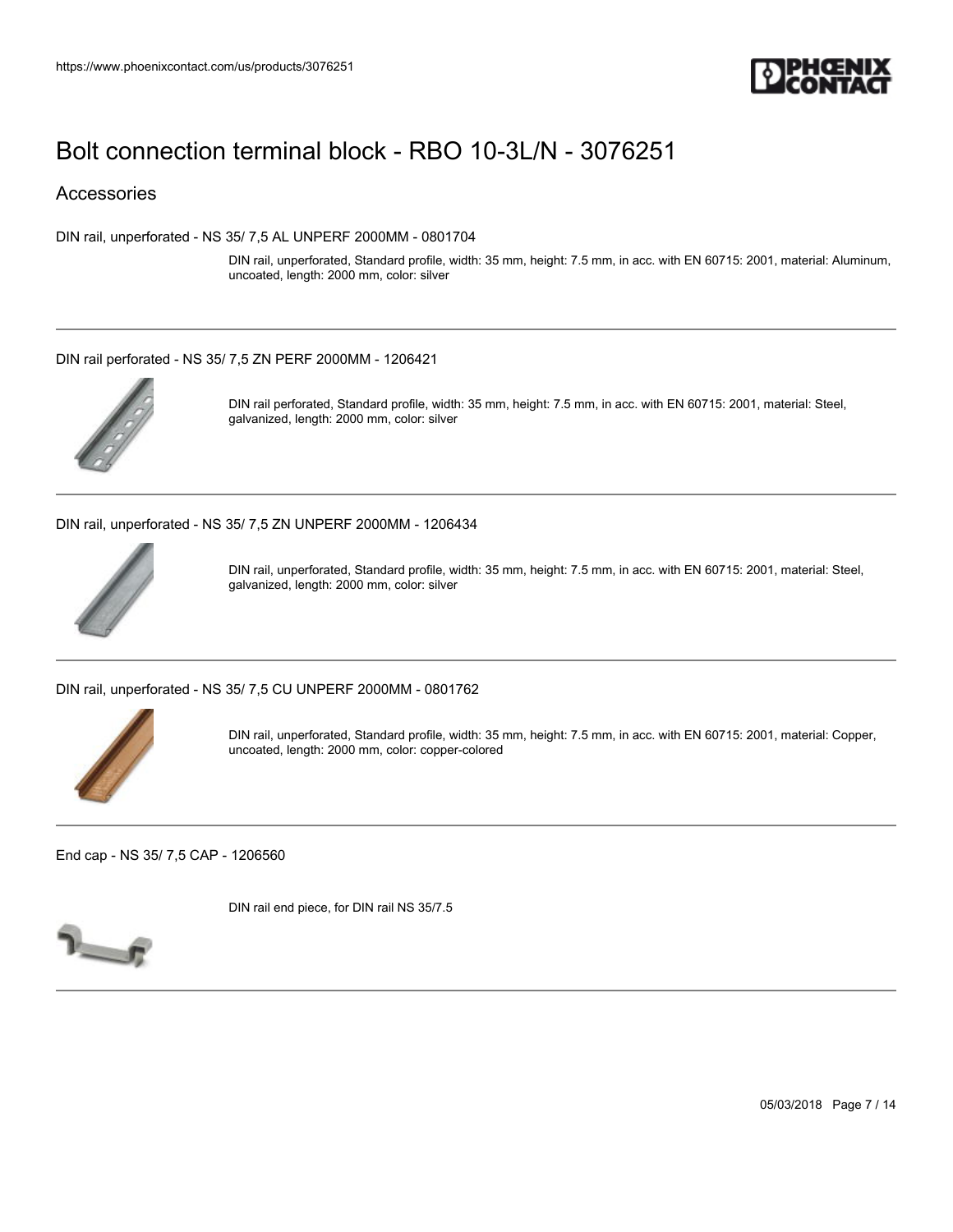

### Accessories

[DIN rail perforated - NS 35/15 PERF 2000MM - 1201730](https://www.phoenixcontact.com/us/products/1201730)



DIN rail perforated, Standard profile, width: 35 mm, height: 15 mm, similar to EN 60715: 2001, material: Steel, galvanized, passivated with a thick layer, length: 2000 mm, color: silver

[DIN rail, unperforated - NS 35/15 UNPERF 2000MM - 1201714](https://www.phoenixcontact.com/us/products/1201714)



DIN rail, unperforated, Standard profile, width: 35 mm, height: 15 mm, similar to EN 60715: 2001, material: Steel, galvanized, passivated with a thick layer, length: 2000 mm, color: silver

[DIN rail perforated - NS 35/15 WH PERF 2000MM - 0806602](https://www.phoenixcontact.com/us/products/0806602)



DIN rail perforated, Standard profile, width: 35 mm, height: 15 mm, similar to EN 60715: 2001, material: Steel, Galvanized, white passivated, length: 2000 mm, color: white

[DIN rail, unperforated - NS 35/15 WH UNPERF 2000MM - 1204135](https://www.phoenixcontact.com/us/products/1204135)



DIN rail, unperforated, Standard profile, width: 35 mm, height: 15 mm, similar to EN 60715: 2001, material: Steel, Galvanized, white passivated, length: 2000 mm, color: white

[DIN rail, unperforated - NS 35/15 AL UNPERF 2000MM - 1201756](https://www.phoenixcontact.com/us/products/1201756)



DIN rail, unperforated, Standard profile, width: 35 mm, height: 15 mm, similar to EN 60715: 2001, material: Aluminum, uncoated, length: 2000 mm, color: silver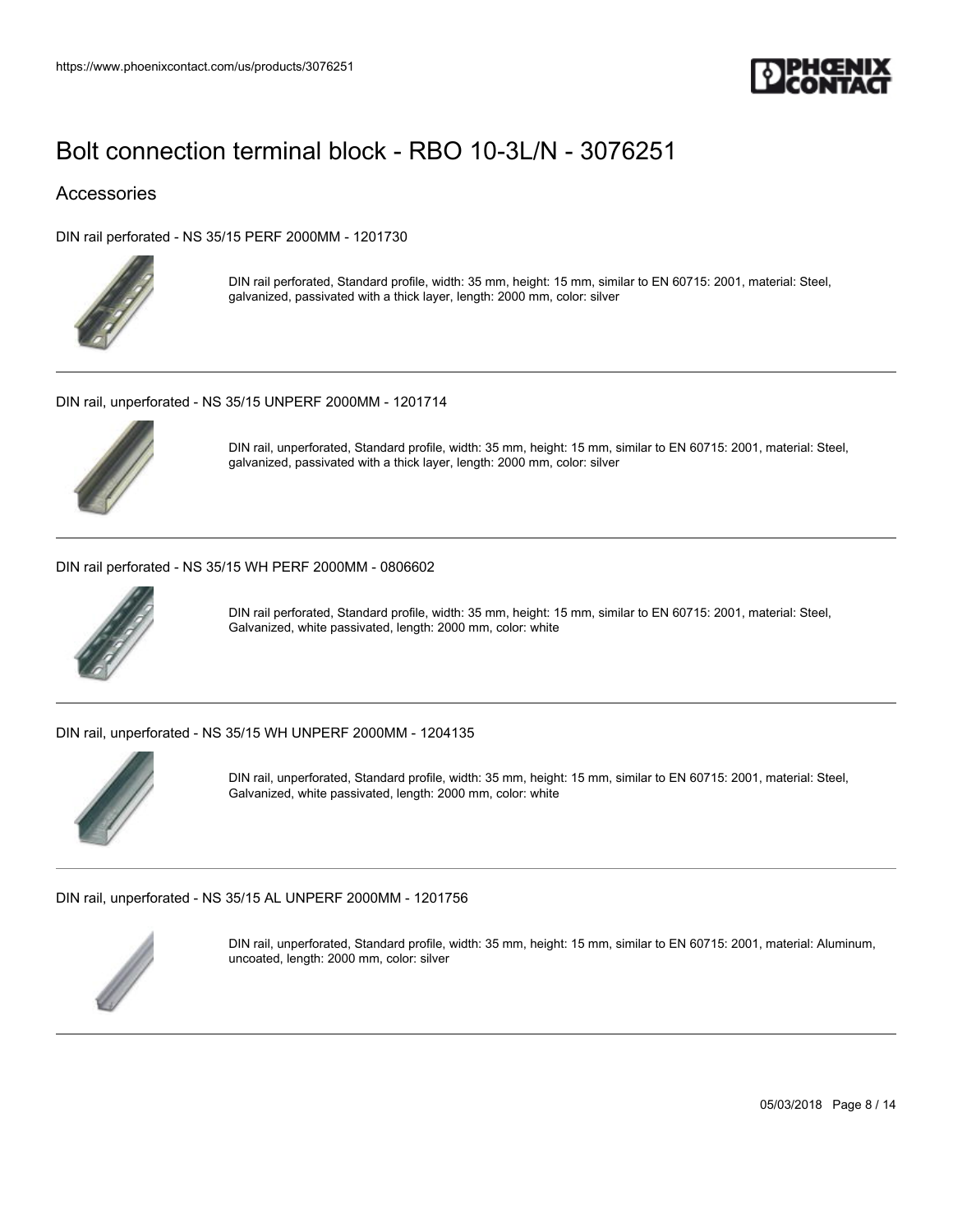

### Accessories

[DIN rail perforated - NS 35/15 ZN PERF 2000MM - 1206599](https://www.phoenixcontact.com/us/products/1206599)



DIN rail perforated, Standard profile, width: 35 mm, height: 15 mm, similar to EN 60715: 2001, material: Steel, galvanized, length: 2000 mm, color: silver

[DIN rail, unperforated - NS 35/15 ZN UNPERF 2000MM - 1206586](https://www.phoenixcontact.com/us/products/1206586)



DIN rail, unperforated, Standard profile, width: 35 mm, height: 15 mm, similar to EN 60715: 2001, material: Steel, galvanized, length: 2000 mm, color: silver

[DIN rail, unperforated - NS 35/15 CU UNPERF 2000MM - 1201895](https://www.phoenixcontact.com/us/products/1201895)



DIN rail, unperforated, Standard profile, width: 35 mm, height: 15 mm, similar to EN 60715: 2001, material: Copper, uncoated, length: 2000 mm, color: copper-colored

[End cap - NS 35/15 CAP - 1206573](https://www.phoenixcontact.com/us/products/1206573)



DIN rail end piece, for DIN rail NS 35/15

[DIN rail, unperforated - NS 35/15-2,3 UNPERF 2000MM - 1201798](https://www.phoenixcontact.com/us/products/1201798)



DIN rail, unperforated, Standard profile 2.3 mm, width: 35 mm, height: 15 mm, in acc. with EN 60715: 2001, material: Steel, galvanized, passivated with a thick layer, length: 2000 mm, color: silver

End block

05/03/2018 Page 9 / 14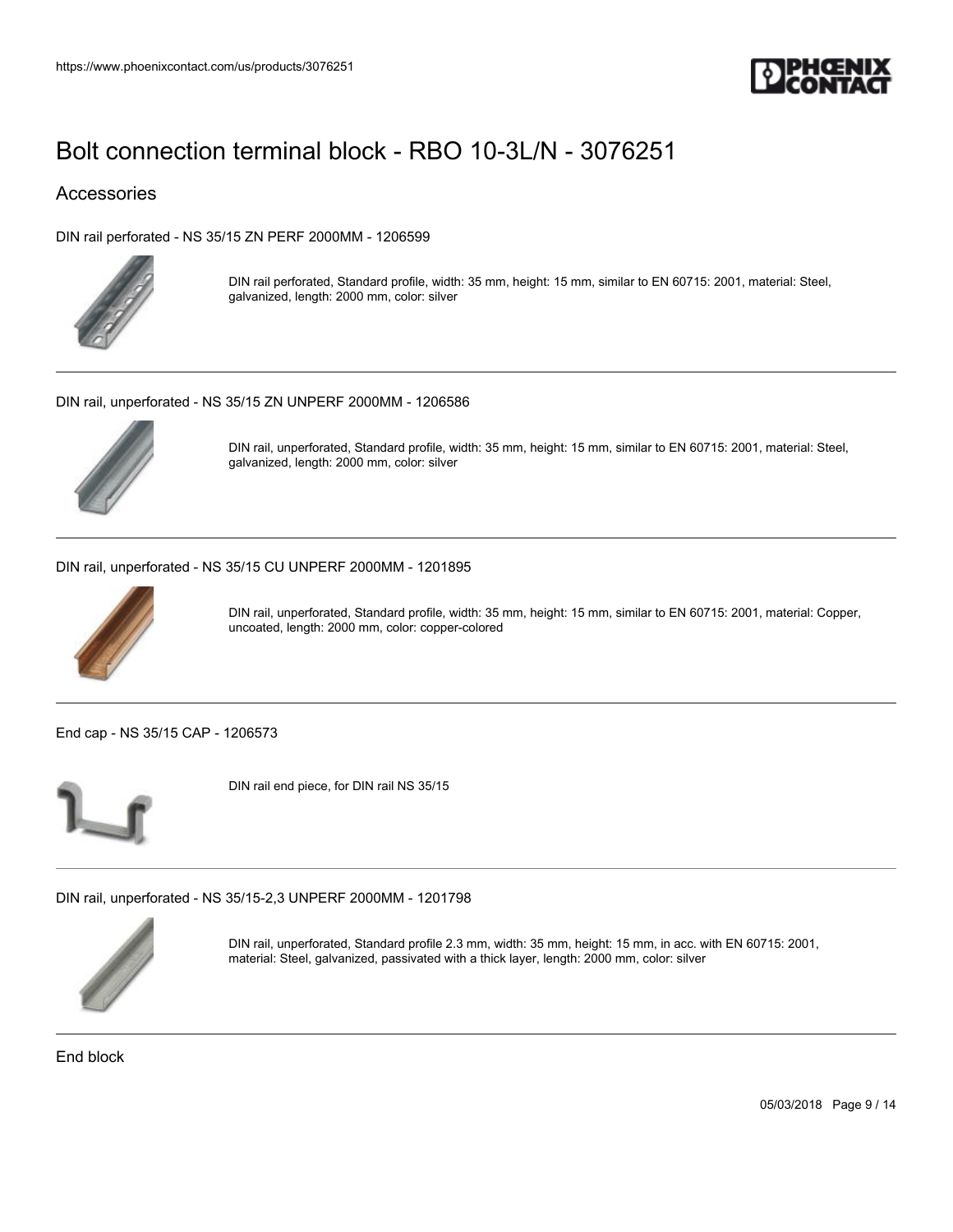

### **Accessories**

[End clamp - E/NS 35 N - 0800886](https://www.phoenixcontact.com/us/products/0800886)



End clamp, width: 9.5 mm, color: gray

#### Labeled device marker

[Label - EML \(51X25\)R YE /RBO8 - 0801353](https://www.phoenixcontact.com/us/products/0801353)



Label, yellow/black, labeled, can be labeled with: THERMOMARK ROLL, THERMOMARK ROLL X1, THERMOMARK ROLLMASTER 300/600, THERMOMARK X1.2, THERMOMARK S1.1: Lightning flash, mounting type: adhesive, lettering field size: 51 x 25 mm

#### Labeled terminal marker

[Zack marker strip - ZB 10 CUS - 0824941](https://www.phoenixcontact.com/us/products/0824941)



Zack marker strip, can be ordered: Strip, white, labeled according to customer specifications, mounting type: snap into tall marker groove, for terminal block width: 10.2 mm, lettering field size: 10.15 x 10.5 mm

[Zack marker strip - ZB10,LGS:FORTL.ZAHLEN - 1053014](https://www.phoenixcontact.com/us/products/1053014)



Zack marker strip, Strip, white, labeled, can be labeled with: CMS-P1-PLOTTER, printed horizontally: consecutive numbers 1 - 10, 11 - 20, etc. up to 991 - 1000, mounting type: snap into tall marker groove, for terminal block width: 10.2 mm, lettering field size: 10.15 x 10.5 mm

#### [Zack marker strip - ZB10,QR:FORTL.ZAHLEN - 1053027](https://www.phoenixcontact.com/us/products/1053027)



Zack marker strip, Strip, white, labeled, can be labeled with: CMS-P1-PLOTTER, Printed vertically: consecutive numbers 1 - 10, 11 - 20, etc. up to 991 - 1000, mounting type: snap into tall marker groove, for terminal block width: 10.2 mm, lettering field size: 10.15 x 10.5 mm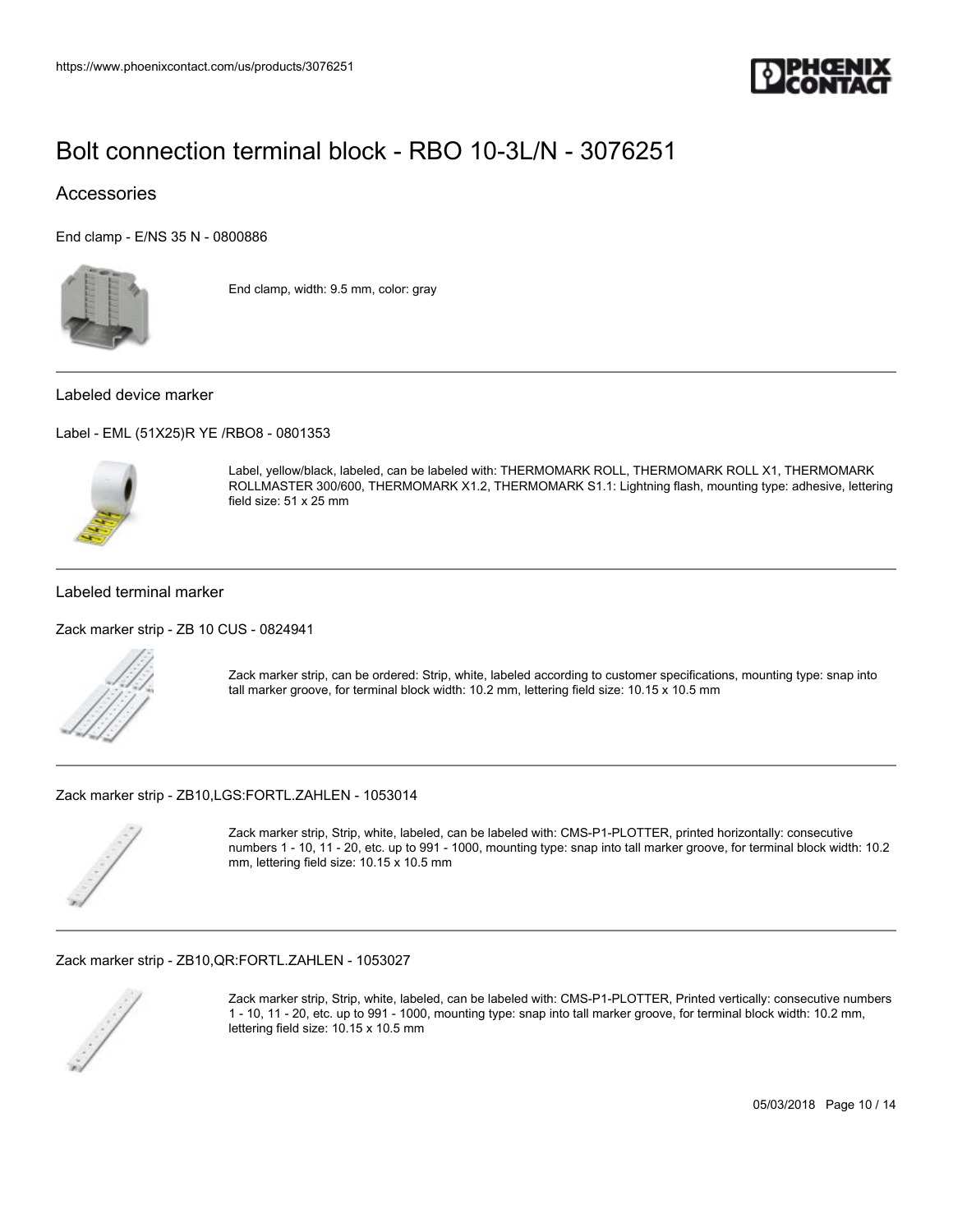

**Accessories** 

#### [Zack marker strip - ZB10,LGS:GLEICHE ZAHLEN - 1053030](https://www.phoenixcontact.com/us/products/1053030)



Zack marker strip, Strip, white, labeled, can be labeled with: CMS-P1-PLOTTER, printed horizontally: Identical numbers 1 or 2, etc. up to 100, mounting type: snap into tall marker groove, for terminal block width: 10.2 mm, lettering field size: 10.15 x 10.5 mm

#### [Marker for terminal blocks - ZB10,LGS:L1-N,PE - 1053412](https://www.phoenixcontact.com/us/products/1053412)



Marker for terminal blocks, Strip, white, labeled, can be labeled with: CMS-P1-PLOTTER, Horizontal: L1, L2, L3, N, PE, L1, L2, L3, N, PE, mounting type: snap into tall marker groove, for terminal block width: 10.2 mm, lettering field size: 10.15 x 10.5 mm

[Marker for terminal blocks - ZB10,LGS:U-N - 1053438](https://www.phoenixcontact.com/us/products/1053438)



Marker for terminal blocks, Strip, white, labeled, can be labeled with: CMS-P1-PLOTTER, Horizontal: U, V, W, N, GND, U, V, W, N, GND, mounting type: snap into tall marker groove, for terminal block width: 10.2 mm, lettering field size: 10.15 x 10.5 mm

[Marker for terminal blocks - UC-TM 10 CUS - 0824605](https://www.phoenixcontact.com/us/products/0824605)



Marker for terminal blocks, can be ordered: by sheet, white, labeled according to customer specifications, mounting type: snap into tall marker groove, for terminal block width: 10.2 mm, lettering field size: 9.6 x 10.5 mm

[Marker for terminal blocks - UCT-TM 10 CUS - 0829623](https://www.phoenixcontact.com/us/products/0829623)



Marker for terminal blocks, can be ordered: by sheet, white, labeled according to customer specifications, mounting type: snap into tall marker groove, for terminal block width: 10.2 mm, lettering field size: 8.9 x 9.6 mm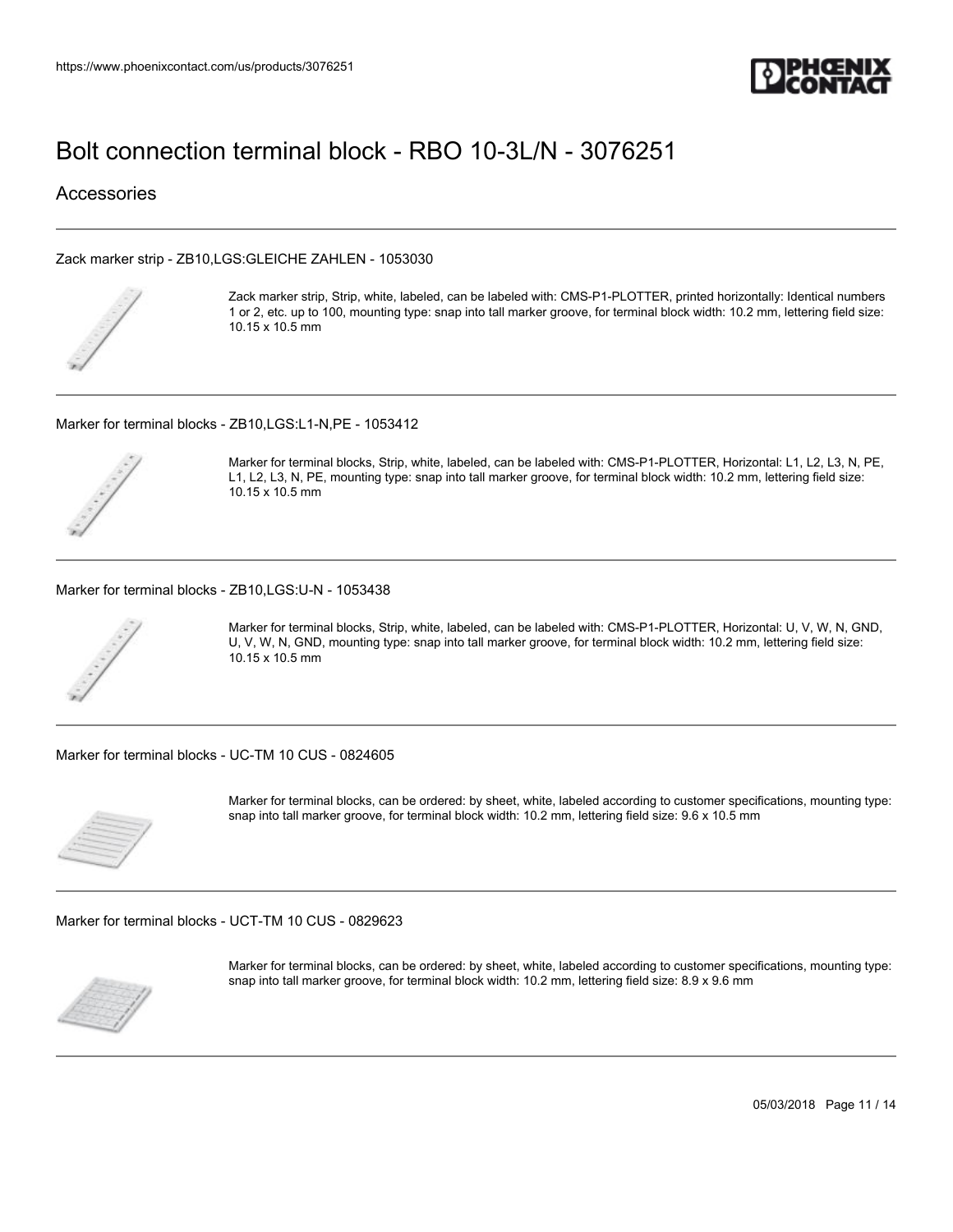

### Accessories

[Zack Marker strip, flat - ZBF10 CUS - 0825031](https://www.phoenixcontact.com/us/products/0825031)



Zack Marker strip, flat, can be ordered: Strip, white, labeled according to customer specifications, mounting type: snap into flat marker groove, for terminal block width: 10 mm, lettering field size: 5.15 x 10 mm

[Zack Marker strip, flat - ZBF10,LGS:FORTL.ZAHLEN - 0810009](https://www.phoenixcontact.com/us/products/0810009)



Zack Marker strip, flat, Strip, white, labeled, printed horizontally: consecutive numbers 1 - 10, 11 - 20, etc. up to 991 - 1000, mounting type: snap into flat marker groove, for terminal block width: 10 mm, lettering field size: 5.15 x 10 mm

#### [Zack Marker strip, flat - ZBF10,QR:FORTL.ZAHLEN - 0810025](https://www.phoenixcontact.com/us/products/0810025)



Zack Marker strip, flat, Strip, white, labeled, Printed vertically: consecutive numbers 1 - 10, 11 - 20, etc. up to 991 - 1000, mounting type: snap into flat marker groove, for terminal block width: 10 mm, lettering field size: 5.15 x 10 mm

[Marker for terminal blocks - UC-TMF 10 CUS - 0824662](https://www.phoenixcontact.com/us/products/0824662)



Marker for terminal blocks, can be ordered: by sheet, white, labeled according to customer specifications, mounting type: snap into flat marker groove, for terminal block width: 10.2 mm, lettering field size: 9.6 x 5.1 mm

[Marker for terminal blocks - UCT-TMF 10 CUS - 0829679](https://www.phoenixcontact.com/us/products/0829679)



Marker for terminal blocks, can be ordered: by sheet, white, labeled according to customer specifications, mounting type: snap into flat marker groove, for terminal block width: 10.2 mm, lettering field size: 9.4 x 4.7 mm

Marker carriers

05/03/2018 Page 12 / 14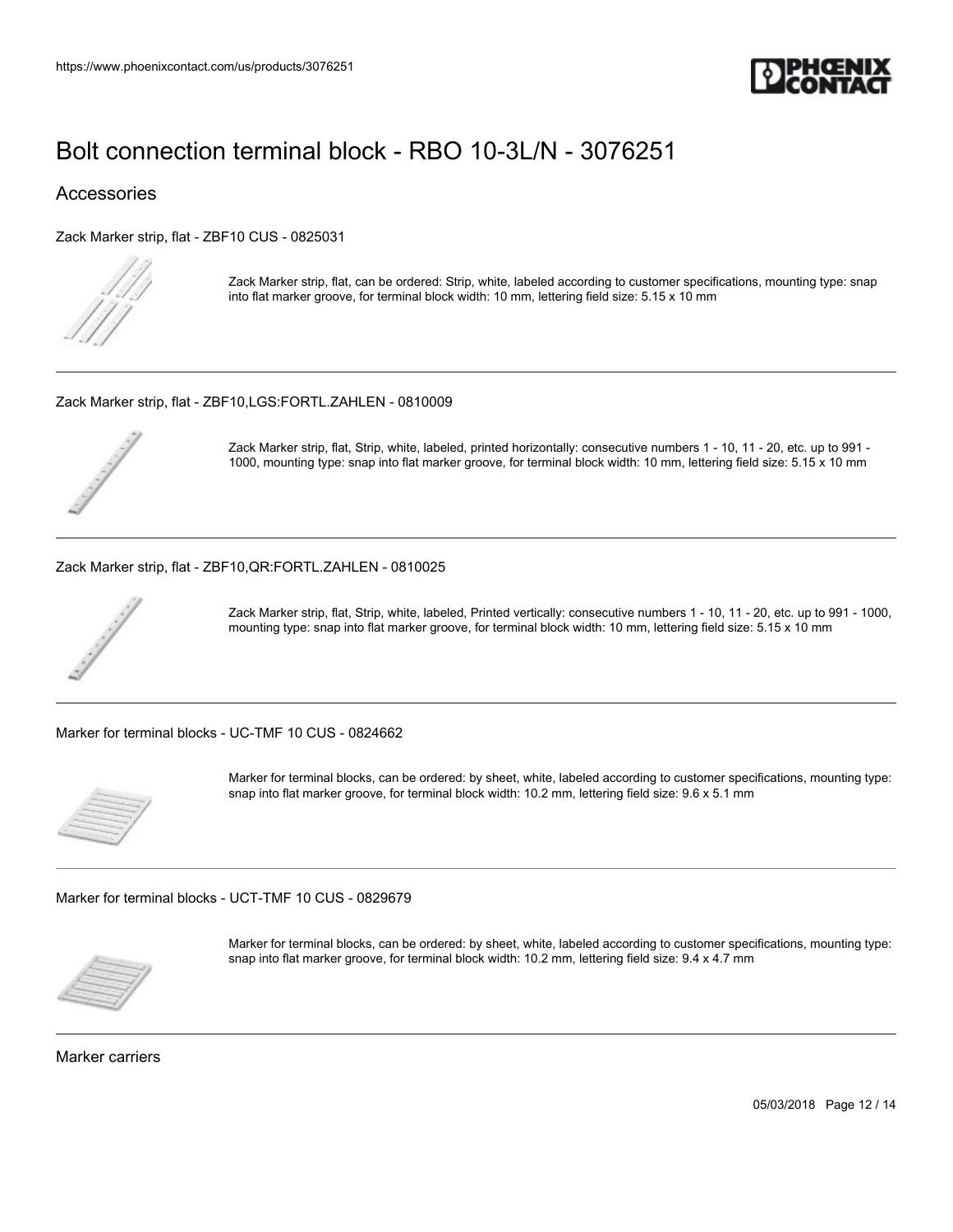

### Accessories

[Terminal strip marker carrier - KLM 3-L - 0814788](https://www.phoenixcontact.com/us/products/0814788)



Terminal strip marker carrier, height-adjustable, for end brackets CLIPFIX 15, CLIPFIX 35 and CLIPFIX 35-5, can be labeled with BMK...20 x 8 labels, or directly with the M-PEN or X-PEN

Planning and marking software

[Software - CLIP-PROJECT ADVANCED - 5146040](https://www.phoenixcontact.com/us/products/5146040)



Multilingual software for convenient configuration of Phoenix Contact products on standard DIN rails.

[Software - CLIP-PROJECT PROFESSIONAL - 5146053](https://www.phoenixcontact.com/us/products/5146053)



Multilingual software for terminal strip configuration. A marking module enables the professional marking of markers and labels for identifying terminal blocks, conductors and cables, and devices.

Terminal marking

[Zack marker strip - ZB 10:UNBEDRUCKT - 1053001](https://www.phoenixcontact.com/us/products/1053001)



Zack marker strip, Strip, white, unlabeled, can be labeled with: CMS-P1-PLOTTER, PLOTMARK, mounting type: snap into tall marker groove, for terminal block width: 10.2 mm, lettering field size: 10.5 x 10.15 mm

[Marker for terminal blocks - UC-TM 10 - 0818069](https://www.phoenixcontact.com/us/products/0818069)



Marker for terminal blocks, Sheet, white, unlabeled, can be labeled with: BLUEMARK CLED, BLUEMARK LED, CMS-P1-PLOTTER, PLOTMARK, mounting type: snap into tall marker groove, for terminal block width: 10.2 mm, lettering field size: 9.6 x 10.5 mm

05/03/2018 Page 13 / 14